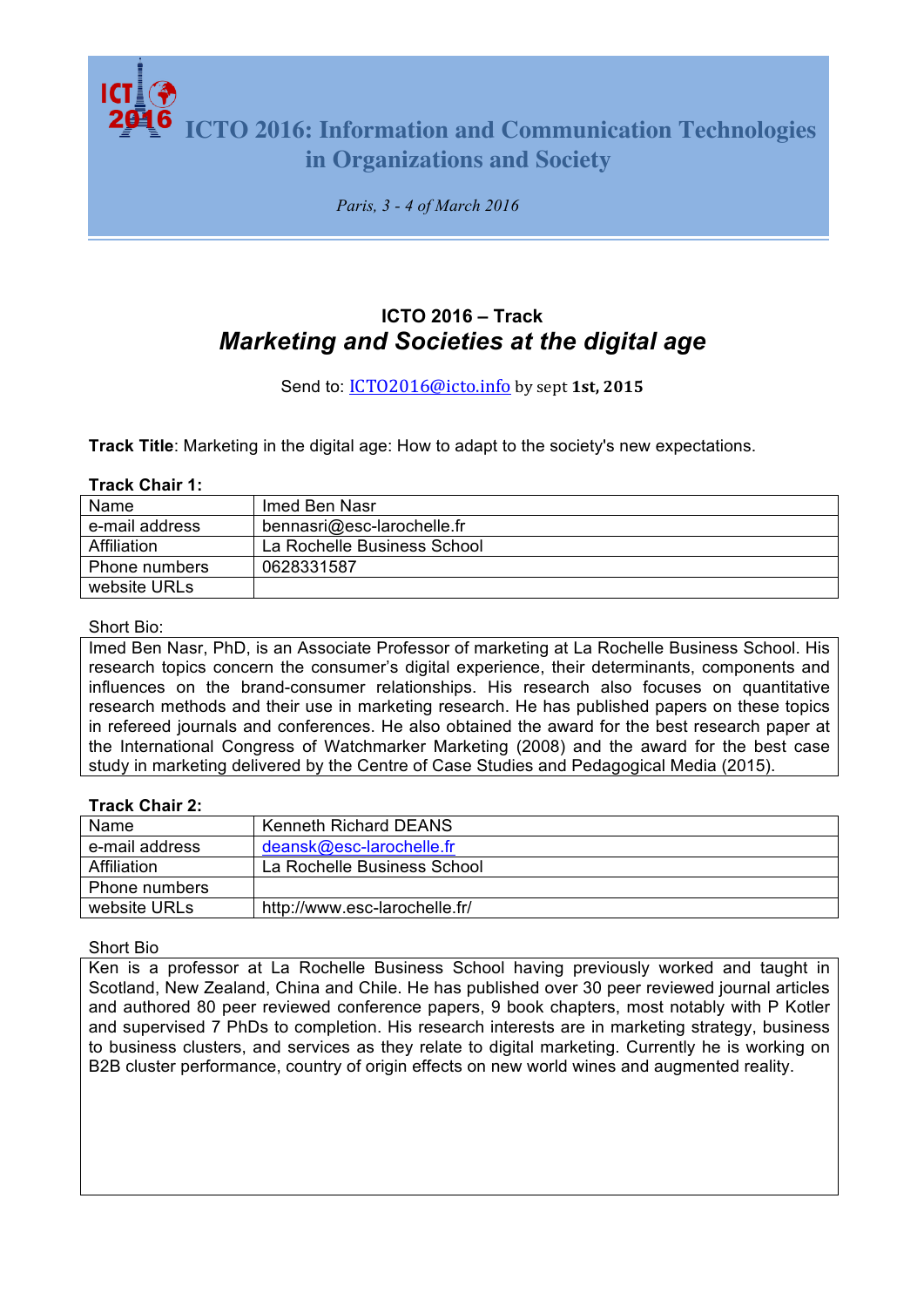# $2$  | [Tapez le texte]

## **Track Chair 3:**

| Name           |  |
|----------------|--|
| e-mail address |  |
| Affiliation    |  |
| Phone numbers  |  |
| website URLs   |  |

#### Short Bio

Max 5 lines

## **Short description of the track**

*The digitalisation of our society has led to profound changes in the behaviour of the 21st century consumer. Behaviour that, according to Sadin (2015), is profoundly evolving in its manifestations and the psychological process that underlie it. The aim of this session is to explore the manifestations, the causes and the consequences of "digitalised" consumer experiences. The papers presented Will focus on :*

*- The appropriation process of mobile technologies by the consumer.* 

*- The role of mobile technologies in valuing the customer's offline experience as the museum's visit, and* 

*- How the attributes of the website Would influences the psychological processes that underline the consumer's online browsing and buying process.*

*That is, the topics of this track Will concern:* 

*- ICT and consumer's online and offline experiences.* 

*- Acquisition and absorption of knowledge with ICT.* 

*- Website valuing the technologies and online experiences.*

#### **Type of contribution:**

| Full research papers        |  |
|-----------------------------|--|
| Research in Progress papers |  |
| <b>Roth</b>                 |  |

#### **List of reviewers**

| E-mail                     | Affiliation            | Commitment* |
|----------------------------|------------------------|-------------|
| bennasri@esc-larochelle.fr | La Rochelle            | Committed   |
|                            | <b>Business School</b> |             |
| deansk@esc-larochelle.fr   | La Rochelle            | Committed   |
|                            | <b>Business School</b> |             |
| brehonnetr@esc-            | La Rochelle            | Asked       |
| larochelle.fr              | <b>Business School</b> |             |
| lagierj@esc-larochelle.fr  | La Rochelle            | Asked       |
|                            | <b>Business School</b> |             |
| kirovav@esc-larochelle.fr  | La Rochelle            | Asked       |
|                            | <b>Business School</b> |             |
| hasnaouia@esc-             | La Rochelle            | Asked       |
| larochelle.fr              | <b>Business School</b> |             |
| alice.audrezet@isg.fr      | ISG International      | Asked       |
|                            | <b>Business School</b> |             |
|                            |                        |             |